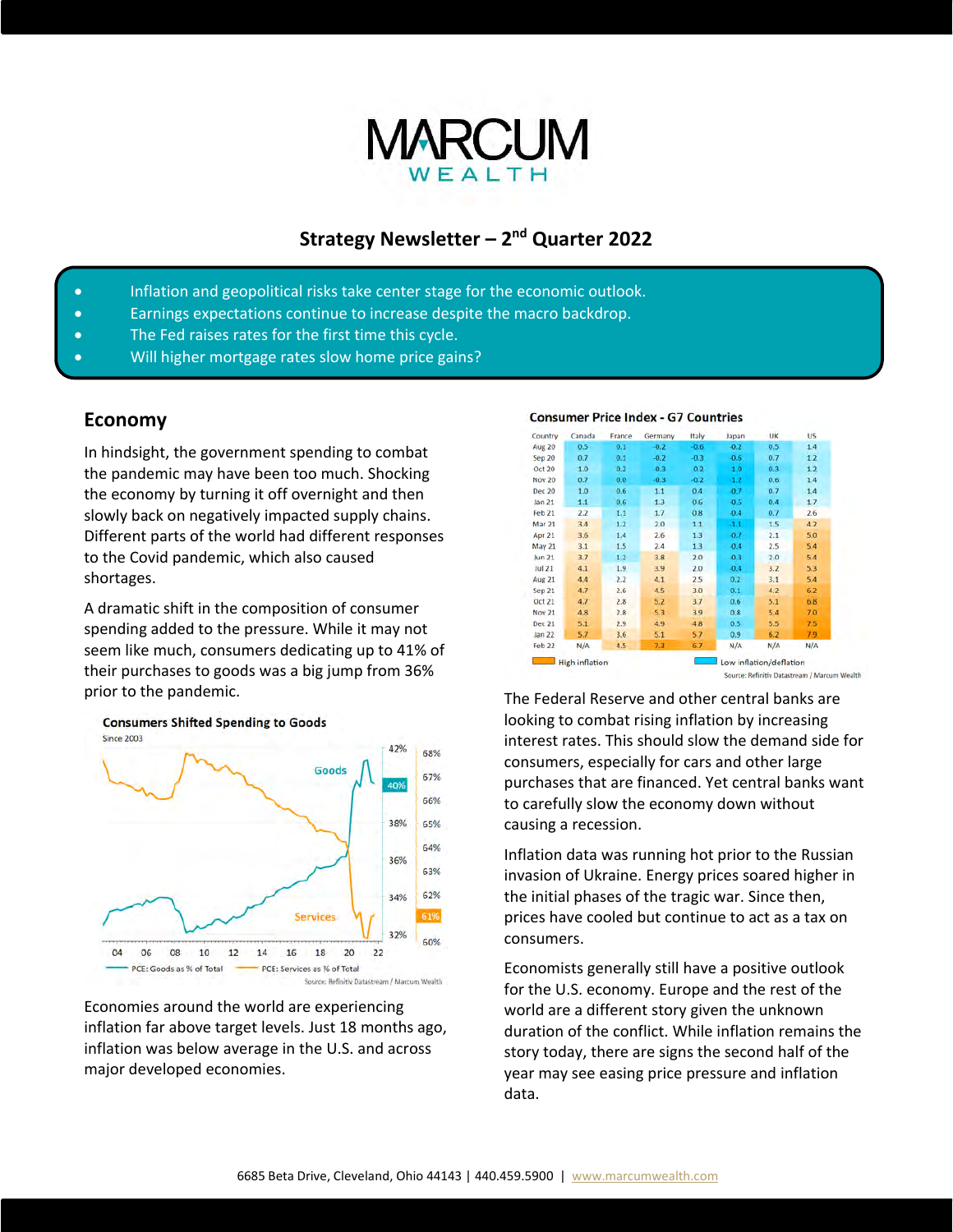#### **Equity**

Considering the rapidly rising interest rates and geopolitical events of the first quarter, equities prices held up relatively well.

| <b>U.S. Equity</b>                | 1Q 2022        |  |  |
|-----------------------------------|----------------|--|--|
| Large Cap Stock                   |                |  |  |
| S&P 500                           | $-4.6%$        |  |  |
| <b>Small &amp; Mid Cap Stock</b>  |                |  |  |
| S&P 400 Mid Cap                   | $-5.0%$        |  |  |
| S&P 600 Small Cap                 | $-5.7%$        |  |  |
| <b>All Cap Style Indices</b>      |                |  |  |
| <b>S&amp;P 1500 Value</b>         | $-0.2%$        |  |  |
| S&P 1500 Growth                   | -8.6%          |  |  |
| <b>International Equity</b>       | <b>1Q 2022</b> |  |  |
| <b>MSCLEAFE</b>                   | $-5.8%$        |  |  |
| <b>MSCI EAFE Value</b>            | 0.5%           |  |  |
| <b>MSCI EAFE Growth</b>           | $-11.9%$       |  |  |
| <b>MSCI Emerging Markets (EM)</b> | $-6.9%$        |  |  |
| <b>MSCI EM Value</b>              | $-3.4%$        |  |  |
| <b>MSCI EM Growth</b>             | $-10.5%$       |  |  |

Value outperformed growth across regions during the past quarter. The spread between the two styles was healthy in the U.S. (+7.4%), in developed international countries (+12.4%), and in emerging markets (+7.1%). The contraction in the multiples was driven by higher interest rates. When rates rose in short bursts in the last 15 years, value was the winner — just as it has been in the last 18 months.



The outlook for earnings remains strong. Despite the headwinds discussed in the first quarter, analysts increased expectations for both 2022 and 2023 earnings.



We will need to see earnings deliver to justify the current risk of equities relative to bonds. Because interest rates rose during the quarter, the equity risk premium did not rise much during the quarter. A higher equity risk premium implies that investors are being compensated for owning equities. Since 2010, the floor has been about 3%.



Equities remain at the strategic target weight within the Marcum Wealth Asset Allocation Frameworks. We have a small bias toward small-mid caps across the global equity allocations.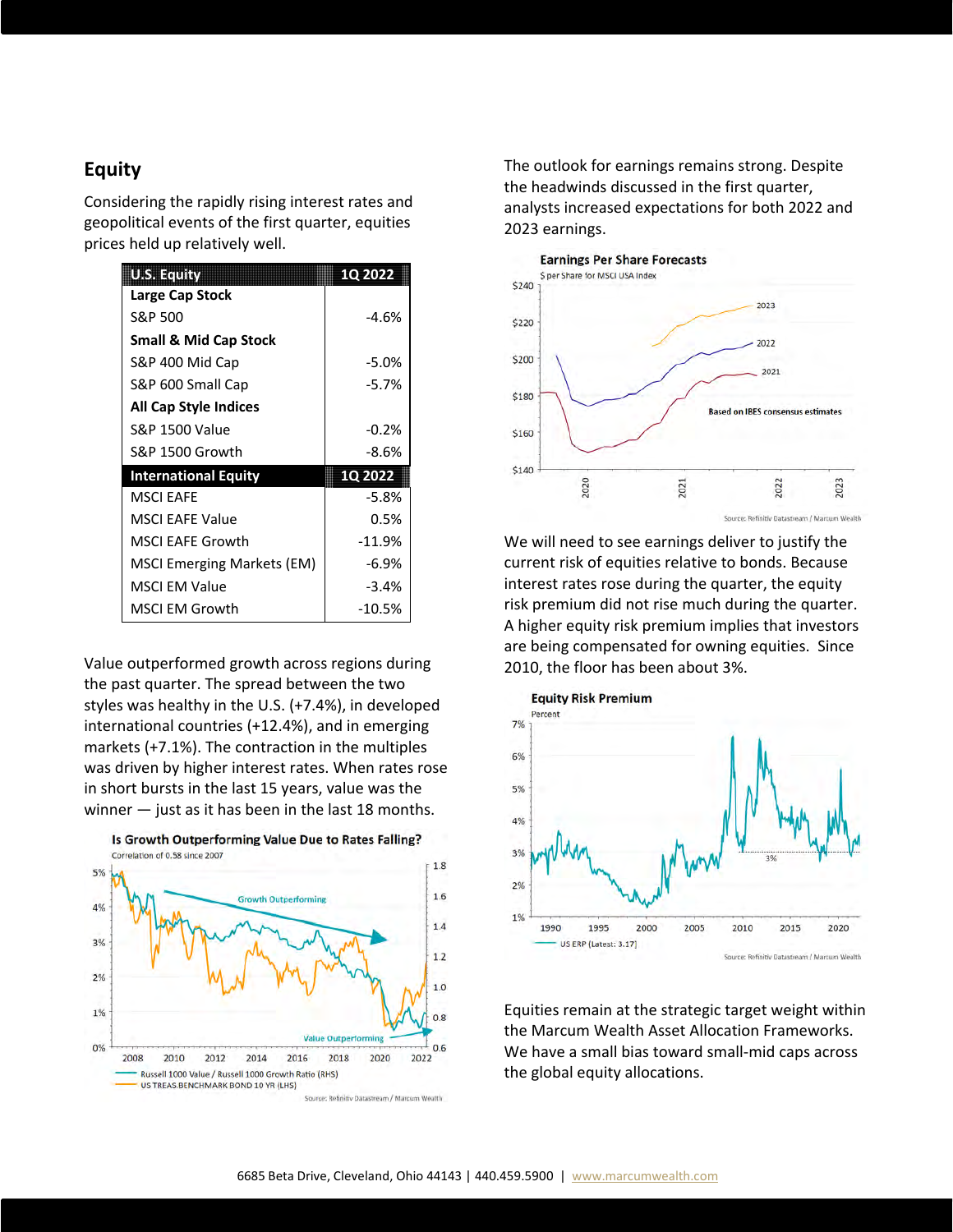### **Fixed Income**

The 10-year Treasury yield rose to 2.32% from 1.50% at the start of the quarter. The two-year yield rose from 0.73% to 2.28%.

| <b>Fixed Income</b>              | <b>1Q 2022</b> |  |
|----------------------------------|----------------|--|
| Bloomberg U.S. Aggregate Bond    | $-6.2%$        |  |
| Bloomberg Corporate Inv. Grade   | $-7.9%$        |  |
| Bloomberg High Yield Bond        | $-5.5%$        |  |
| Bloomberg Global ex. U.S. Treas. | $-7.7%$        |  |
| <b>Bloomberg Municipal Bond</b>  | $-6.7%$        |  |
| <b>Bloomberg TIPS</b>            | $-4.1%$        |  |

The short end of Treasuries responded more than the long -end to the Fed's expectation of increasing interest rates. Just a year ago, only one interest rate hike was expected during 2022, bringing the Fed Funds rate in the December to 0.5%.



We already had that hike in March, and market probabilities suggested a 2.75% rates at end of 2022. The Fed hopes to engineer a 'soft landing.' That is, to raise interest rates enough to cool inflation, without derailing the economic recovery.

The dramatic rise in yields led to one of the worst periods of bond performance in decades. Credit spreads rose modestly. Floating rate mortgages and bank loans performed well during the past quarter.



Municipal bonds were not immune to the price movement in Treasuries. In 2021, the ratio between the two hit its lowest point in the past 30 years. This corrected itself during the quarter and the Muni-to-Treasury ratio is now back to the 12-year average. The bottom half of the following chart shows the ratio rising to 1.0. Municipal bonds look interesting for taxable investors to earn tax-exempt income.



The Marcum Wealth Asset Allocation Frameworks maintain the target exposure to fixed income.

### **Real Estate**

REITs outperformed the broader market during the past quarter. Residential sectors continue to perform well on the back of rising rents. The office sector remains challenged with 'work from home' becoming a permanent part of company culture in many industries.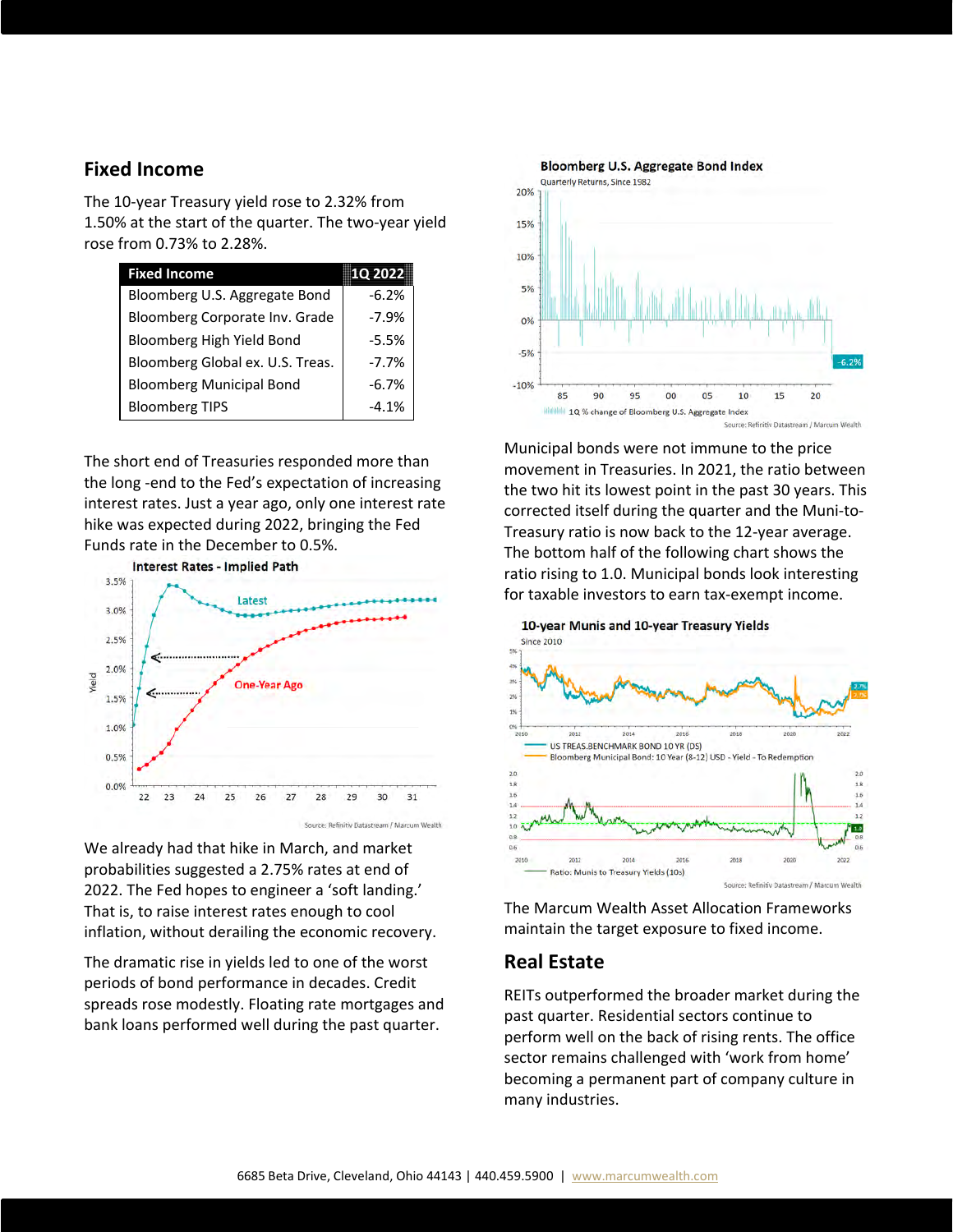| <b>Real Estate</b>  | 10 2022 |  |  |
|---------------------|---------|--|--|
| Wilshire U.S. REIT  | $-3.9%$ |  |  |
| Wilshire Int'l REIT | $-2.0%$ |  |  |

Many are wondering if we are witnessing another housing bubble. A major difference this time compared to the mid-2000s is that there is a much higher quality standard for underwriting mortgages. In addition, demand remains high and inventory low as more millennials enter peak home-buying years. Still, rising mortgage rates may change the affordability for households. Rates are up dramatically in the last six months, but we have not seen mortgage purchase applications fall too much at this stage.



The Marcum Wealth Asset Allocation Frameworks continue to maintain equal weight exposure to REITs.

#### **Summary**

The U.S. yield curve became flatter in the last quarter. Certain areas have inverted (meaning the short-term yields are above the long-term yields). Curve inversions have preceded recessions in the past, but they have also produced some false positive signals (where economic expansions continued). While painful to go through, rising rates do offer investors higher returns going forward. It is better than experiencing perpetually meager interest rates, especially compared to the rest of the world.



Source: Refinitiv Datastream / Marcum Wealth